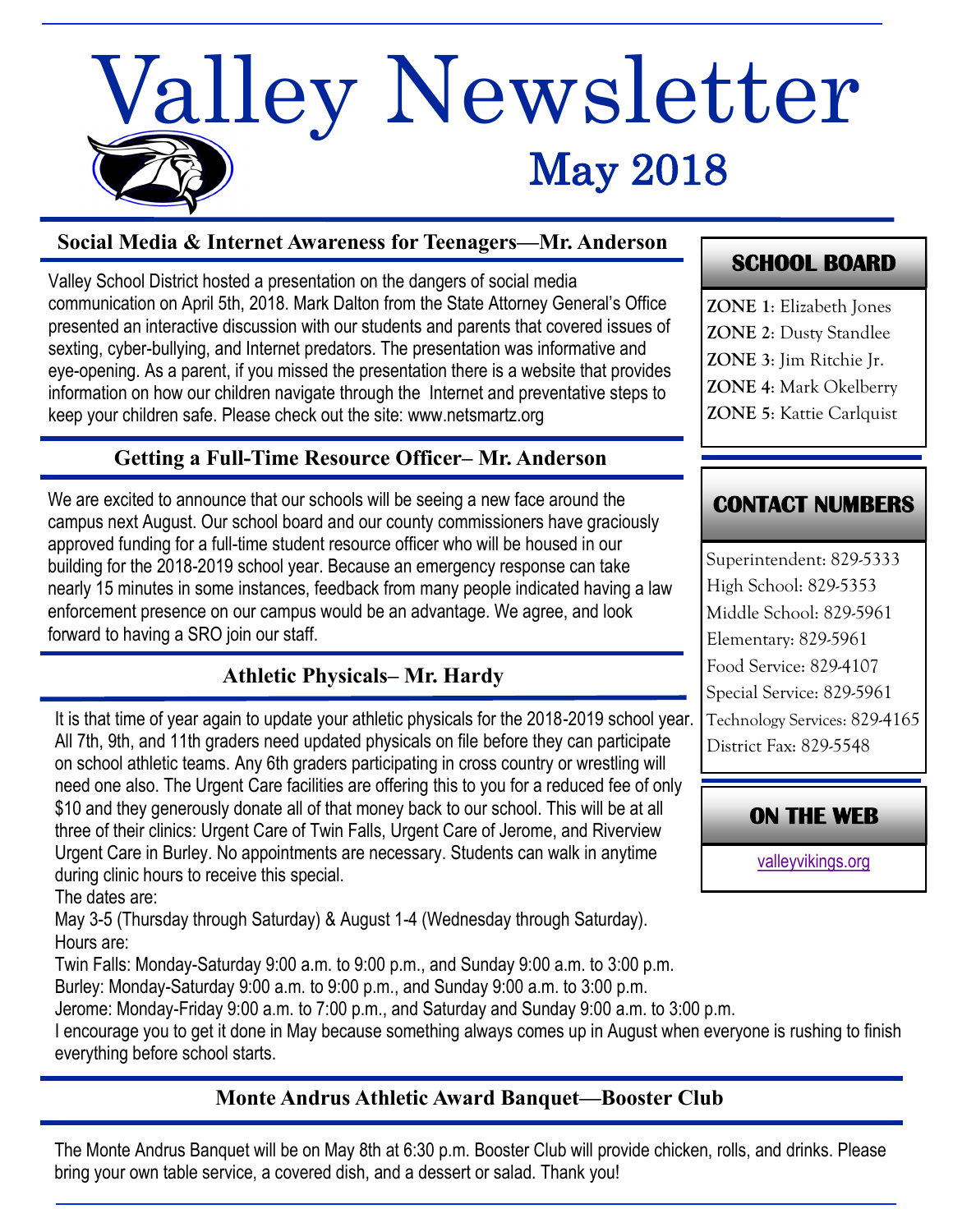### Greenhouse-Mrs. Meyer

The Valley Greenhouse flowers and tomatoes are ready to be bought and taken to a loving home. We have coral, cardinal, and white geraniums; violet petunias; Roma and big boy tomato plants.

| Flowers                     | Cost         |
|-----------------------------|--------------|
| <b>Geranium: White</b>      | \$1.25/Plant |
| Geranium: Cardinal          | \$1.25/Plant |
| Geranium: Coral             | \$1.25/Plant |
| Petunia Wave: Violet        | \$1.25/Plant |
| <b>Moss Rose: Color Mix</b> | \$1.00/Plant |
| Plants                      |              |
| Tomato: Big Boy Hybrid      | \$1.50/Plant |
| Tomato: Roma                | \$1.50/Plant |
|                             |              |

# Volleyball-Mrs. Clark

Gold Medal Squared will be coming to Valley High School to host a volleyball camp from July 16-19. The cost is \$225 and it will go from 8-5 each day. Anybody in 7th grade-12th grade for the 2018-2019 school year can participate. Please go to [www.goldmedalsquared.com](http://www.goldmedalsquared.com) and click on the Registration Center to sign up. You can either give a check (written to Valley School District) to me or pay online. If you have any questions please contact me at (208)316-7097. Checks and signing up on the website have to be done by May 16th. More information once the camp gets closer. Hope to see everyone there!

## 8th Grade Open House– Mrs. Clark and Mrs. Van Sickle

The Eighth Grade Class will be hosting their Open House on May 11 from 8:15-9:30 a.m. Please come see everyone's project and all the hard work they put into it.

## Music Notes– Mr. Eiler

What a great year! I can't believe the end of the school year is already here. This has been a great year for the band program. The students have been challenged and have met these challenges very well. I am very pleased with your student's progress.

A huge thank you to the community and businesses that helped out for our dinner and auction. On May 12th the band will enjoy a trip to Lagoon but also have enough money to help pay for fees and meals for next year's activities. We could not have done it without your help.

I look forward to working with your students next year. Thank you so much.